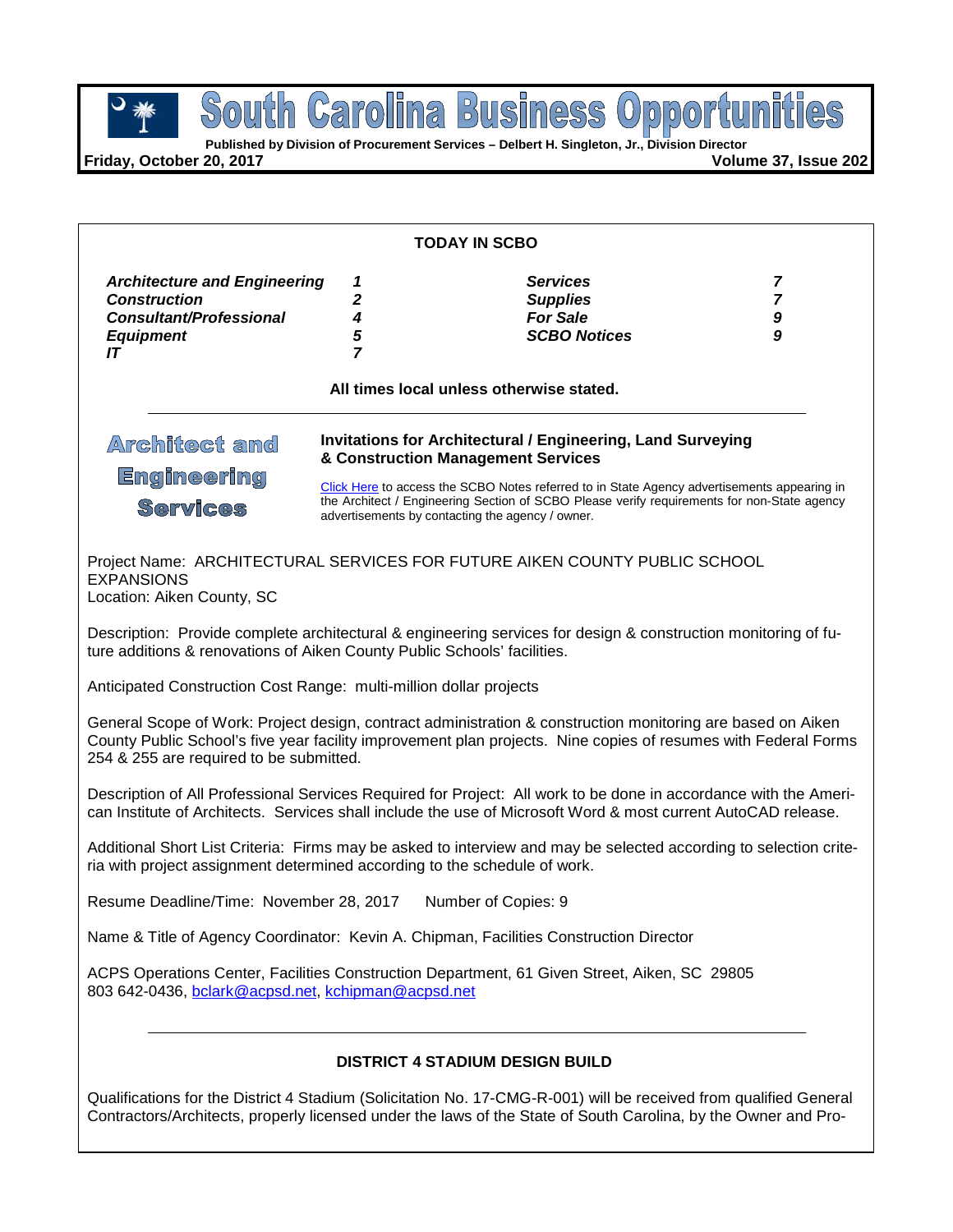#### **Friday, October 20, 2017 2 Volume 37, Issue 202**

gram Manager at the Charleston County School District Construction Procurement Department no later than November 14, 2017 at 3:00pm. Qualifications received after this date at 3:00pm will be rejected and returned to the Offeror unopened.

The name of the project is: District 4 Stadium – Design Build Address: N. Charleston, SC The Owner is: Charleston County School District 3999 Bridge View Drive N. Charleston, SC 29405

The Architect is: To Be Determined

The Program Manager is: Cumming Construction Management, Inc. 3820 Faber Place Drive, Suite 600, N. Charleston, SC 29405 Telephone: 843.203.2900, FAX: 843.760.6880, Contact: Rick W. Holt

The general scope of work awarded under Solicitation 17-CMG-R-001 is based on the specific project authorized and appropriated by the Board. Scope of work, but not limited to, includes design and construction for a new 2,000/4,000 seat capacity High School Athletic Facility that will include, but not limited to: synthetic multi sports field, half time rooms, concessions and restrooms, located in N. Charleston, SC.

The Owner has retained the services of a Program Manager to represent the Owner's interest during the construction of the work.

Solicitation 17-CMG-R-001 is available at the offices of Cumming Construction Management, Inc., 3820 Faber Place Drive Suite 600, N. Charleston, SC 29405. Solicitation may be requested in writing, by facsimile at 843.760.6880 or requested via email addressed to [smarlowe@ccorpusa.com](mailto:smarlowe@ccorpusa.com) . Plans and specifications are not available for inspection at this time.

The contractor's qualifications, experience, financial stability and ability to perform the requirements of the contract are the general evaluation criteria for qualifying a contractor for this particular project. The determination of which contractors are pre-qualified, and thereby entitled to submit proposal/interview, is not subject to review pursuant to Article 17 of the CCSD Procurement Code.

The successful offeror will be required to furnish Performance Bond and Labor and Materials Bond in the amount of one hundred percent (100%) of the Contract Amount. No bonds are required to be submitted with qualifications.

Specific requirements for the qualifications are contained in Solicitation No. 17-CMG-R-001 and must be strictly adhered to. All qualifications must comply with the laws of the State of South Carolina.

Lawrence Lutrario Construction Procurement Officer, Charleston County School District



#### **Invitations for Construction Bids**

Please verify requirements for non-State agency advertisements by contacting the agency / owner. Projects expected to cost less than \$50,000 are listed under the Minor Construction heading.

#### **WASHINGTON SQUARE 7TH FLOOR RENOVATIONS**

The City of Columbia is accepting bids from qualified contractors for the following: Washington Square 7th Floor Renovations BID#028-17-18-DS

Bid Deadline: October 26, 2017 at 10:00am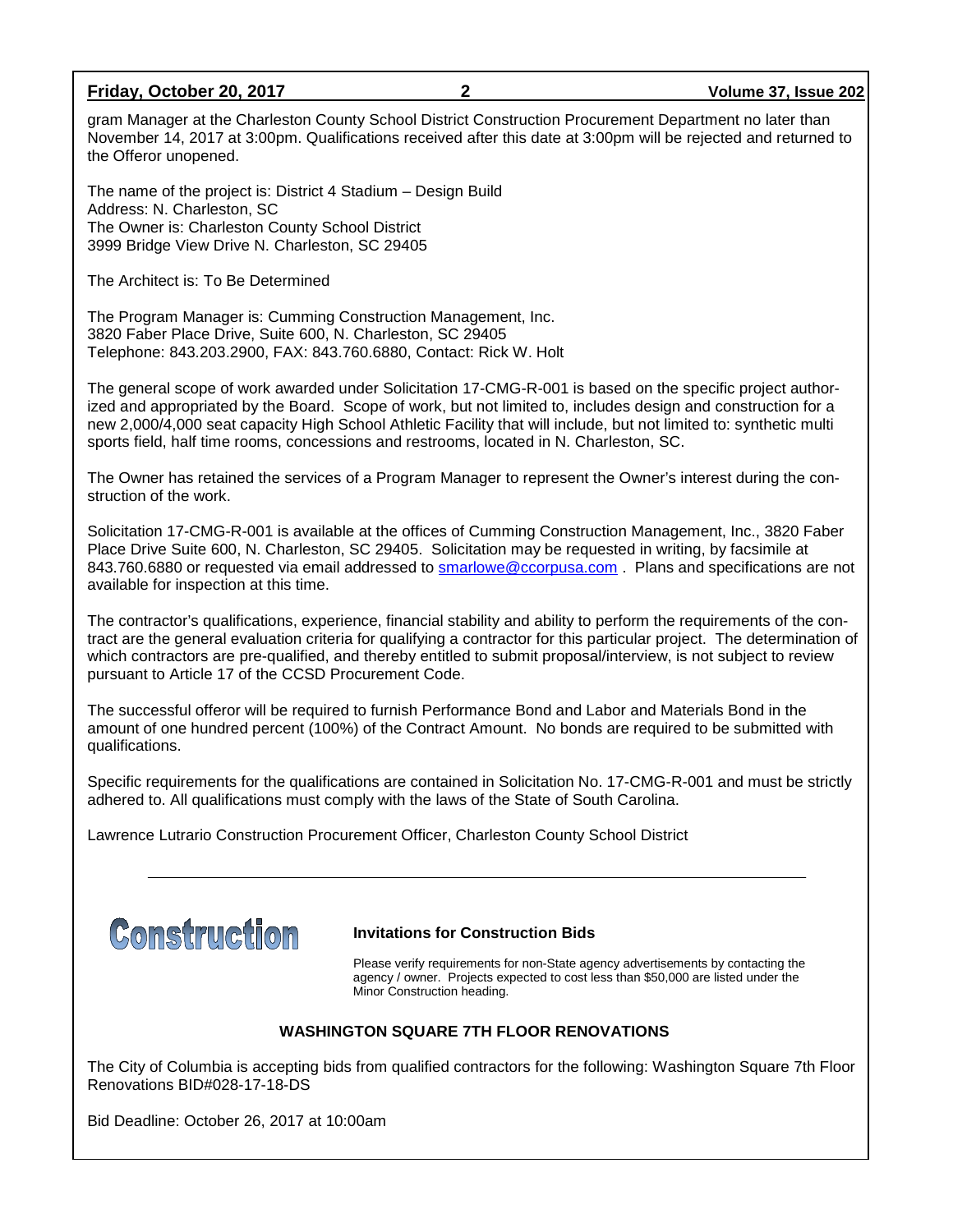**Friday, October 20, 2017 3 Volume 37, Issue 202**

Information can be viewed using the City of Columbia's Bid Online System at [https://columbiasc.ionwave.net](https://columbiasc.ionwave.net/)

Pre-Bid Conference is scheduled on October 23, 2017 at 10:00am in the 7th Floor Conference Room located at 1136 Washington Street, Columbia, SC, 29201.

The deadline for questions is October 24, 2017 at 12:00pm. All questions must be submitted electronically at <https://columbiasc.ionwave.net/Login.aspx> .

#### **WEST ARCH & POOVEY FARMS SRF SEWER REHABILITATION DESIGN**

Sealed Bids for the construction of the West Arch & Poovey Farms SRF Sewer Rehabilitation Design will be received, by the City of Lancaster at City Hall located at 216 South Catawba Street Lancaster, SC 29721, until 2:00pm on December 5, 2017, at which time the Bids received will be publicly opened and read.

A suggested Pre-Bid meeting will be held City of Lancaster, City Hall located at 216 South Catawba Street Lancaster, SC 29721, at 10:00am on November 15, 2017.

The work will consist of the rehabilitation of select portions of the collection system and will be performed in accordance with all relevant South Carolina State Revolving Fund (SRF) requirements. The work will consist of, but is not limited to, inspection, cleaning, installation of Cured-In-Place Pipe (CIPP), pipe replacement, service reinstatements, service lateral rehabilitation, manhole rehabilitation, and point repairs to damaged sections of pipe.

Bids must be enclosed in a sealed envelope, addressed to City of Lancaster, 216 South Catawba Street Lancaster, SC 29721. Outside of the envelope must be marked "Bid for West Arch & Poovey Farms SRF Sewer Rehabilitation Design." Envelope must also bear, on the outside, the name of the bidder, bidder's address, and bidder's license number. All bids must be made on blank forms provided or as provided by Addendum prior to the bid.

Each proposal shall be accompanied by a cash deposit or certified check, drawn on a bank or trust company insured by the Federal Deposit Insurance Corporation, in an amount equal to not less than five percent of the proposal. In lieu thereof, the bidder may offer a bid bond of five percent of the bid prepared on the Bid Bond form contained within the Contract Documents or a Surety Company's Standard Bid Bond form, duly executed by the Bidder as principal and executed by a surety company licensed under the laws of South Carolina to execute such bonds and listed in the latest issue of U. S. Treasury Circular 570, conditioned that the surety will, upon demand, forthwith make payment to the obligee upon said bond if the bidder fails to execute the contract in accordance with the bid bond. Said deposit shall be retained by the Owner as liquidated damages in event of failure of the successful bidder to execute the contract within ten days after the award or to give satisfactory surety as required by law.

Plans, Specifications and Contract Documents may be examined at: W.K. Dickson & Co., Inc., 616 Colonnade Drive, Charlotte, NC 28205. Plans, Specifications, and Contract Documents are available for purchase by going to Plan Room at [www.wkdickson.com](http://www.wkdickson.com/) . Please note that only registered plan holders may bid as a General Contractor.

Partial sets of Bidding Documents will not be available from the Issuing Office. Neither Owner nor Engineer will be responsible for full or partial sets of Bidding Documents, including Addenda if any, obtained from sources other than the Issuing Office.

Bid security shall be furnished in accordance with the Instructions to Bidders.

No bid may be withdrawn after the scheduled closing time for receipt of bids for a period of 90 days.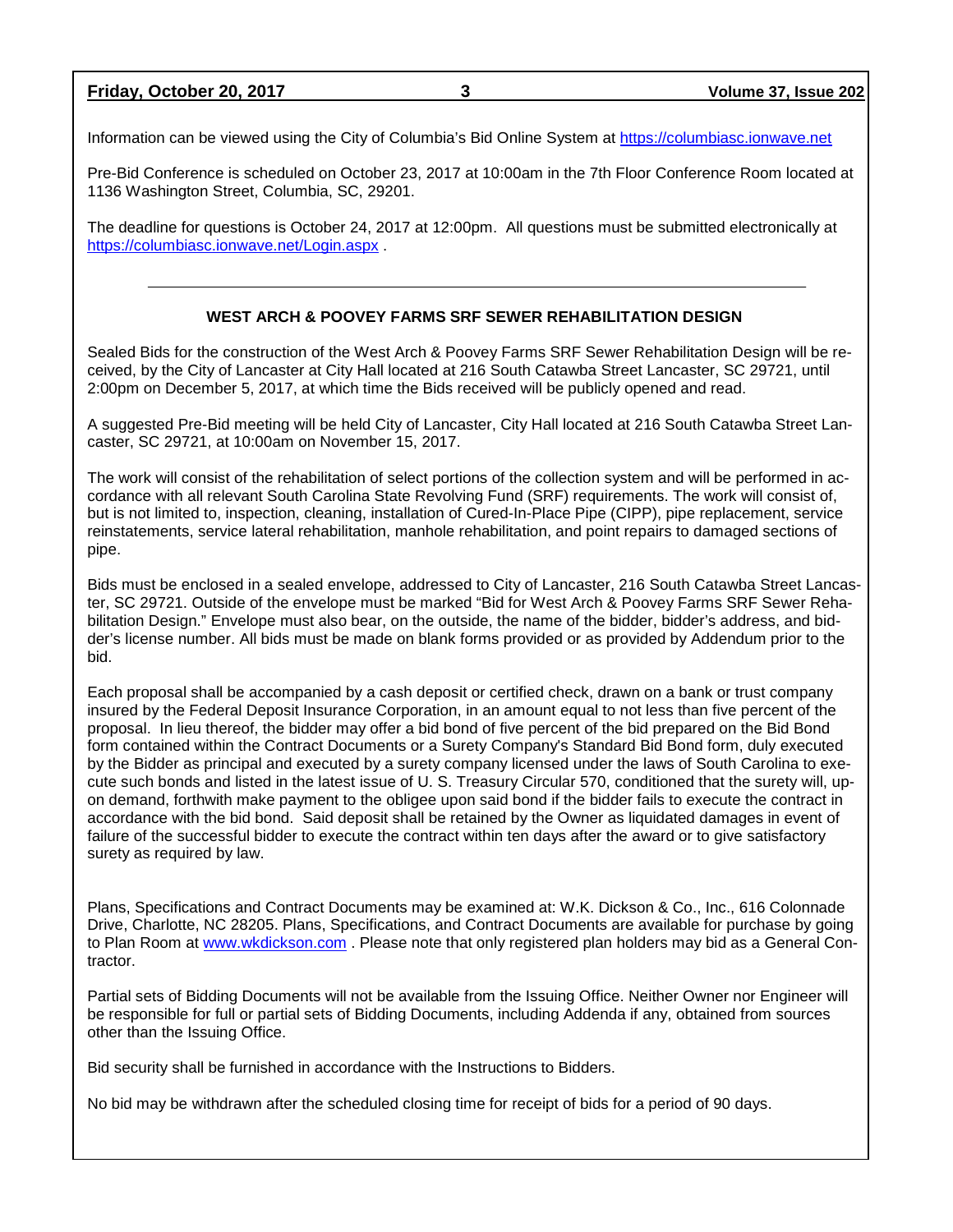#### **Friday, October 20, 2017 4 Volume 37, Issue 202**

Bidders must comply with the President's Executive Order No. 11246, as amended, which prohibits discrimination in employment regarding race, creed, color, sex, or national origin.

The Contractor shall comply with the Department of Labor Safety and Health Regulations for construction promulgated under the Occupational Safety and Health Act of 1970 (PL91-596) and under Section 107 of the Contract Work Hours and Safety Standards Act (PL91-54), or latest revisions.

All Equipment/Manufacturer "Or-Equal" Qualification Packages, per the Instructions to Bidders, must be submitted at least fifteen days prior to the advertised bid date.

The Owner reserves the right to reject any or all bids and to waive informalities and technicalities.

#### **PROPERTY APPRAISERS FOR HMGP BUYOUTS** RC-030-P-2018

Richland County has been awarded or expects to be awarded grants through Hazard Mitigation Grant Program (HMGP) from the Federal Emergency Management Agency (FEMA). The grant application is designed to assist the owners of properties that were substantially damaged in the October 2015 flood event by acquiring and demolishing the properties to eliminate the risk of future flood damages. Richland County intends to procure a State board certified or state licensed appraiser(s) to complete the appraisals of these properties. For this request, there are a total of up to 61 residential and 9 non-residential properties, split between eight separate groups.

Richland County Government is seeking proposals from qualified licensed appraisers to complete pre-flood condition appraisals of residential and non-residential properties.

Sealed proposals clearly marked "RC-030-P-2018 Property Appraisers for HMGP Buyouts" shall be accepted by the Office of Procurement, 2020 Hampton Street, Suite 3064, Columbia, SC 29204, (located on the third floor) until 3:00pm November 17th, 2017. Proposals will not be accepted after the above date and time.

Proposal packages may be obtained online in the "View Solicitations" section at the link below: <http://www.richlandonline.com/Government/Departments/BusinessOperations/Procurement.aspx> Questions may be directed to Patricia Rock at [Rock-GloverP@rcgov.us](mailto:Rock-GloverP@rcgov.us) .

## **Consultant / Professional**

#### **PROFESSIONAL FIRMS TO PREPARE REVISIONS TO CODE ORDINANCES** RFP# 2474

York County is seeking proposals from qualified professional firms to prepare revisions to Chapter 152- Stormwater Management and Sediment Control of the York County Code of Ordinances.

Proposals will be received in the York County Purchasing Department, #6 S. Congress St, York, SC 29745 until 11:00am on November 15, 2017, at which time said proposals will be publicly opened.

This proposal can be viewed on the York County website<https://www.yorkcountygov.com/217/Purchasing> .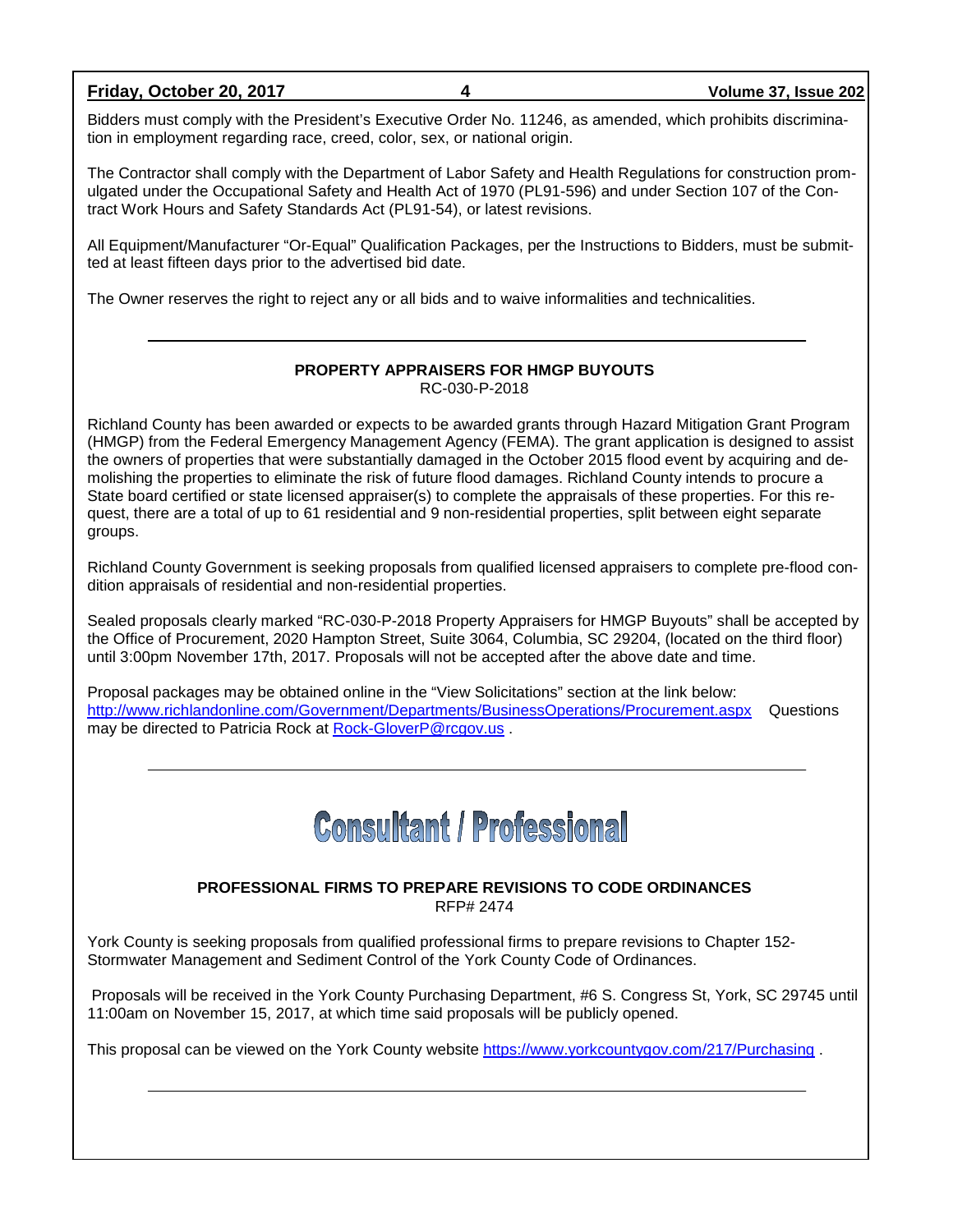#### **Friday, October 20, 2017 5 Volume 37, Issue 202**

# Equipment

**Description:** 4 ROW RIP STRIP PLANTER **Solicitation Number:** 5400014423 **Submit Offer By:** 11/08/2017 10:00am

**Purchasing Agency:** SC Department of Natural Resources 1000 Assembly Street, Room 142 Columbia, SC 29201

**Buyer:** ANDREA BOWMAN

**Email:** [bowmana@dnr.sc.gov](mailto:bowmana@dnr.sc.gov) **Phone:** 803-734-3933

**Download Solicitation From:** 

<http://webprod.cio.sc.gov/SCSolicitationWeb/solicitationAttachment.do?solicitnumber=5400014423>

**Description:** MILLER WELDING EQUIPMENT **Solicitation Number:** IFB0132-17 **Delivery Point:** Conway Campus **Submit Offer By:** October 31, 2017 2:00pm **Purchasing Agency:** Horry Georgetown Technical College, 2050 Hwy 501 East, Conway, SC 29526 **Buyer:** Dianna Cecala, Procurement Manager, 843-349-5207, [dianna.cecala@hgtc.edu](mailto:dianna.cecala@hgtc.edu) **Download Solicitation From:**

[https://www.hgtc.edu/about\\_hgtc/administrativedepartments/purchasingandprocurement/](https://www.hgtc.edu/about_hgtc/administrativedepartments/purchasingandprocurement/)

#### **FURNISHING FOUR (4) BOILERS FOR THE YORK COUNTY MOSS JUSTICE CENTER** NOTICE OF BID #2473

York County is seeking sealed bids for furnishing four (4) boilers for the York County Moss Justice Center. Questions concerning the bid specifications should be directed to Bryant Cook, Purchasing Manager, email: [Bryant.cook@yorkcountygov.com.](mailto:Bryant.cook@yorkcountygov.com)

A voluntary pre-bid conference will be held on October 31, 2017 at 10:00am at the Moss Justice Center, 1675 York Hwy, York, SC 29745.

Bids will be received in the Purchasing Department, 6 S Congress St, York, SC 29745 until 11:00am on November 22, 2017, at which time said bids will be publicly opened. This bid is posted on the York County Website, <https://www.yorkcountygov.com/> .

SOLICITATION NUMBER: IFB No. 5220-18C DESCRIPTION OF WORK: Purchase of Uniforms for the Sheriff's Office and Detention Center

DUE DATE FOR WRITTEN QUESTIONS: November 1, 2017 at 5:00pm. Fax: 843-958-4758 or Email: [wcur](mailto:wcurtis@charlestoncounty.org)[tis@charlestoncounty.org](mailto:wcurtis@charlestoncounty.org)

DUE DATE/TIME: November 20, 2017 At 3:00pm

LOCATION: Procurement Department, 4045 Bridge View Drive, Suite B250 North Charleston, SC 29405 To obtain a copy of this solicitation please visit our website at [www.charlestoncounty.org](http://www.charlestoncounty.org/)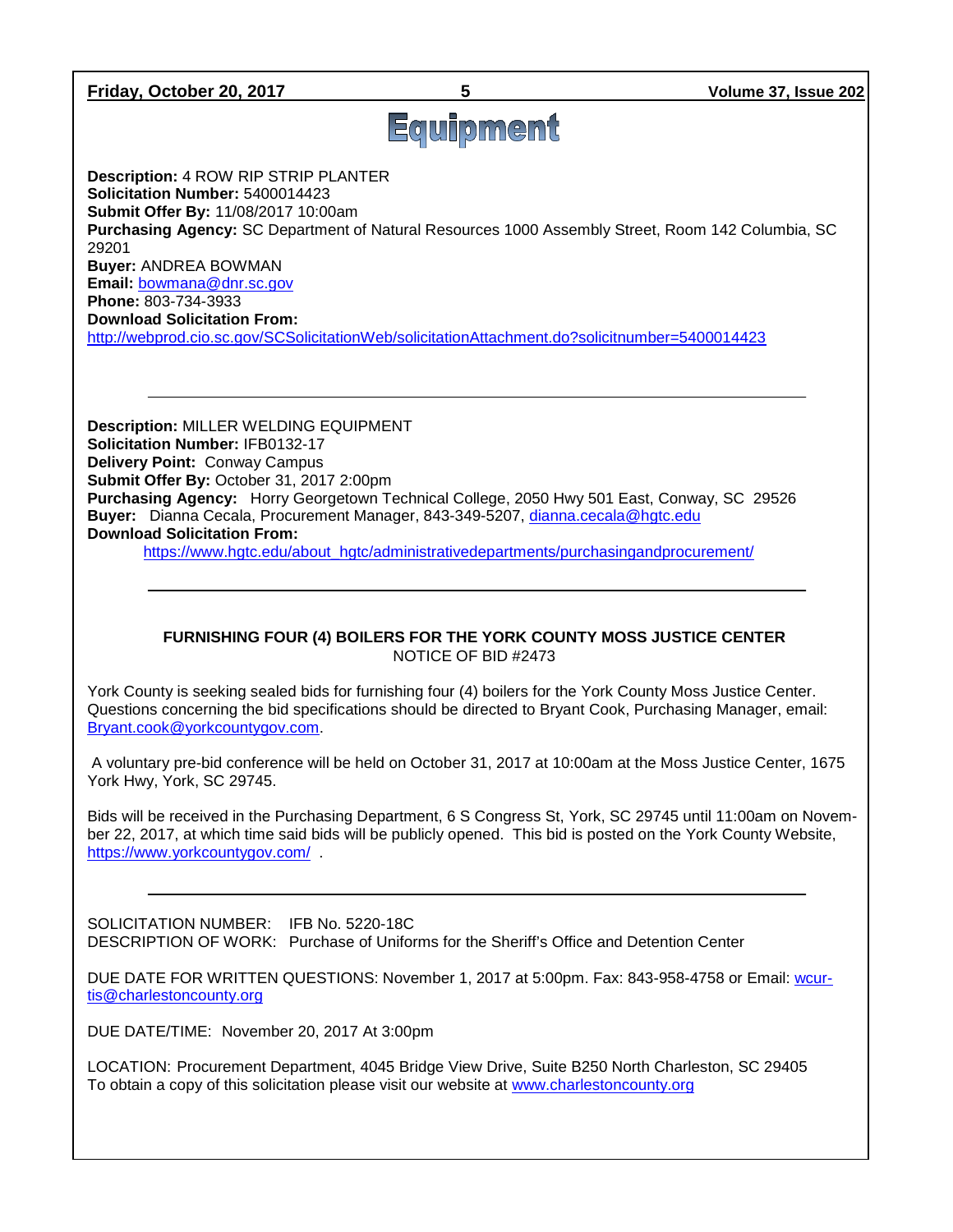#### **Friday, October 20, 2017 6 Volume 37, Issue 202**

This solicitation does not commit the County of Charleston to award a contract, to pay any cost incurred in the preparation of applications submitted, or to procure or contract for the services. The County reserves the right to accept or reject any, all or any part of applications received as a result of this request, or to cancel in part or in its entirety this Invitation for Bids if it is in the best interest of the County to do so. The County will be the sole judge as to whether bids submitted meet all requirements contained in this solicitation.

SOLICITATION NUMBER: IFB No. 5221-18C DESCRIPTION OF WORK: Purchase of Boots for the Sheriff's Office and Detention Center

DUE DATE FOR WRITTEN QUESTIONS: November 1, 2017 at 5:00pm. Fax: (843) 958-4758 or Email: [wcur](mailto:wcurtis@charlestoncounty.org)[tis@charlestoncounty.org](mailto:wcurtis@charlestoncounty.org)

DUE DATE/TIME: November 20, 2017 At 3:00pm

LOCATION: Procurement Department 4045 Bridge View Drive, Suite B250 North Charleston, SC 29405

To obtain a copy of this solicitation please visit our website at [www.charlestoncounty.org](http://www.charlestoncounty.org/)

This solicitation does not commit the County of Charleston to award a contract, to pay any cost incurred in the preparation of applications submitted, or to procure or contract for the services. The County reserves the right to accept or reject any, all or any part of applications received as a result of this request, or to cancel in part or in its entirety this Invitation for Bids if it is in the best interest of the County to do so. The County will be the sole judge as to whether bids submitted meet all requirements contained in this solicitation.

#### **RICHLAND LIBRARY NORTHEAST LIBRARY FURNISHINGS**

Richland Library is soliciting bids for miscellaneous furnishings for the Northeast Library project. The library seeks a vendor to perform the job as described in the Invitation to Bid.

Bid documents may be obtained by e-mailing Robbie Brax of MB Kahn Construction Co. at [rbrax@mbkahn.com](mailto:rbrax@mbkahn.com) and putting "Northeast Library Bid Documents" in the subject line, or by calling 803-736-2950 and leaving a message that includes the job name, your company name, and your e-mail address.

Sealed bids must be received on or before 12:00 noon on November 20, 2017. Bids received after the stated time will not be accepted. Instructions for submitting bids are contained in the bid documents. Bids must be in a sealed envelope clearly marked "Northeast Library Furnishings".

#### **2 PUMPER FIRETRUCKS** BID REQUEST 17-01

Sealed bids for Abbeville County Fire Bid Request 17-01 will be received by Abbeville County at the Administrative Complex located at 903 W. Greenwood St. Suite 2805, Abbeville, SC 29620, until 3:00pm, November 1, 2017. Immediately thereafter, bids will be publicly opened.

The bid is for 2 pumper firetrucks. Please follow this link for minimum specifications: [http://www.abbevillecountysc.com/\\_fileUploads/forms/356\\_Fire%20Truck%20Bid%20Request%2017-01.pdf](http://www.abbevillecountysc.com/_fileUploads/forms/356_Fire%20Truck%20Bid%20Request%2017-01.pdf)

For bidding document packets please contact David Garner, County Director at 864-366-6692 or [dgarner@abbevillecountysc.com](mailto:dgarner@abbevillecountysc.com)

No bid will be considered unless the bidder is legally qualified under the provisions of the South Carolina Contractor's Licensing Law.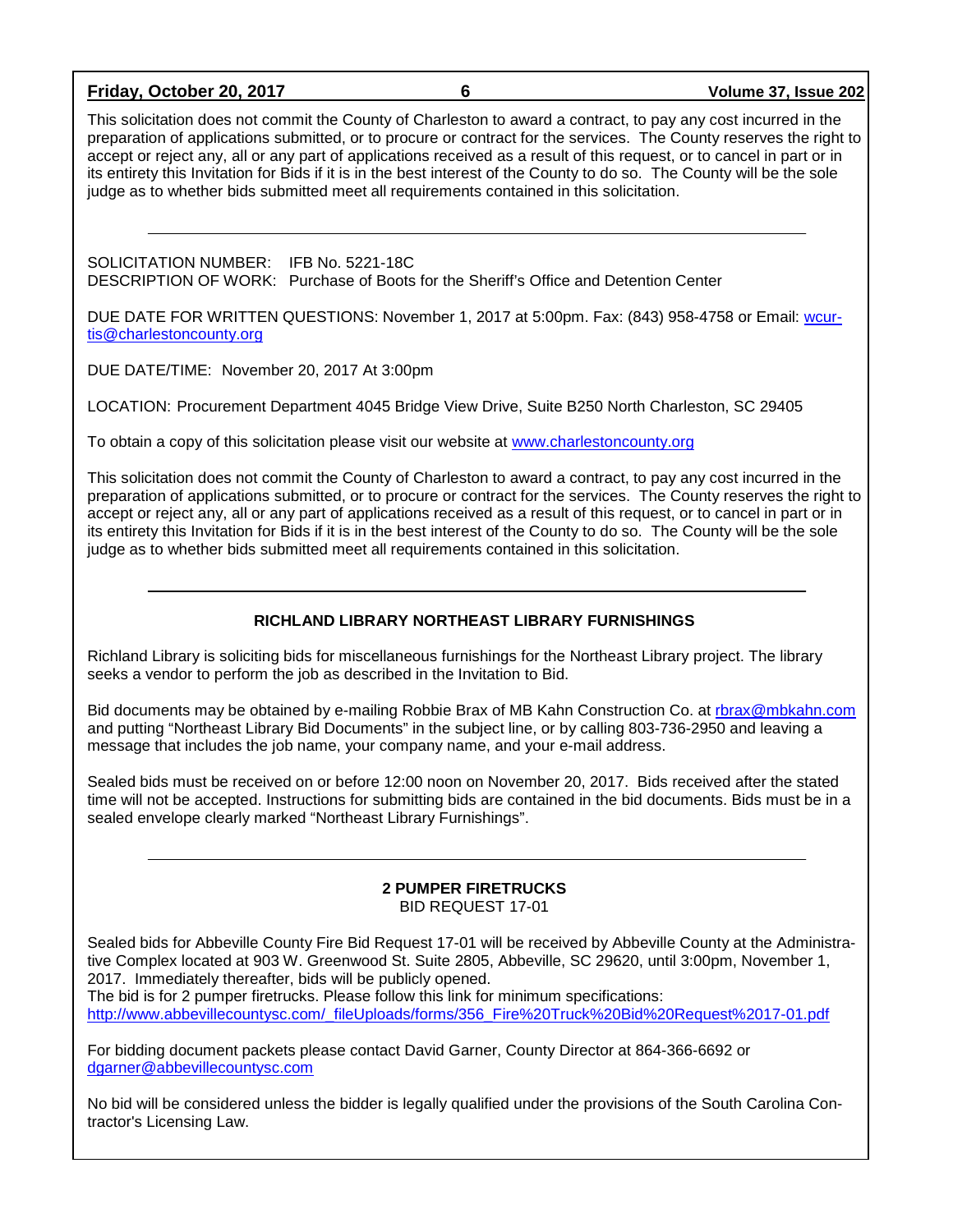| Friday, October 20, 2017                                                                                                                                                                                                                         | 7                                                                                                                                                                                                    | Volume 37, Issue 202                                                                                          |  |  |
|--------------------------------------------------------------------------------------------------------------------------------------------------------------------------------------------------------------------------------------------------|------------------------------------------------------------------------------------------------------------------------------------------------------------------------------------------------------|---------------------------------------------------------------------------------------------------------------|--|--|
| ployment practices.                                                                                                                                                                                                                              |                                                                                                                                                                                                      | Bidders must comply with Executive Order No. 11246 which obligates the Contractors not to discriminate in em- |  |  |
|                                                                                                                                                                                                                                                  | The Owner reserves the right to waive irregularities and to reject any and all bids.                                                                                                                 |                                                                                                               |  |  |
| <b>Information Technology</b>                                                                                                                                                                                                                    |                                                                                                                                                                                                      |                                                                                                               |  |  |
| Description: RACKFORM R353V.6 SERVER<br>Solicitation Number: USC-RFQ-3216-MR<br>Delivery Point: Columbia, SC<br>Submit Offer By: October 30, 2017 at 10:00am<br>Download Solicitation From: http://purchasing.sc.edu                             | Purchasing Agency: University of South Carolina, 1600 Hampton St., Columbia SC 29208<br>Buyer: Michelle Robinson, CPPB, 803-777-5253; marobins@mailbox.sc.edu                                        |                                                                                                               |  |  |
|                                                                                                                                                                                                                                                  | <b>Services</b>                                                                                                                                                                                      |                                                                                                               |  |  |
| Description: HVAC SERVICES FOR LIHEAP PROGRAM<br><b>Solicitation Number: P12-10-17</b><br>Delivery Point: 9 counties in SC<br>Submit Offer By: 11/20/2017 4:00pm<br>Buyer: Charles Vaughn, 864/229-8806 / cvaughn@gleamnshrc.org                 | Purchasing Agency: GLEAMNS HRC, PO Box 1326, Greenwood SC 29648<br>Download Solicitation From: www.gleamnshrc.org, click on 'Bid Information'                                                        |                                                                                                               |  |  |
| <b>Supplies</b>                                                                                                                                                                                                                                  |                                                                                                                                                                                                      |                                                                                                               |  |  |
| <b>Description: STREAMLIGHT FLASHLIGHTS &amp; ACCESSORIES</b><br>Solicitation Number: 5400014393<br>Submit Offer By: 11/03/2017 2:00pm<br><b>Buyer: DELORIS SWEEPER</b><br>Email: delorissweeper@scdps.gov<br><b>Download Solicitation From:</b> | Purchasing Agency: SC Department of Public Safety 10311 Wilson Boulevard, D-1 Blythewood, SC 29016<br>http://webprod.cio.sc.gov/SCSolicitationWeb/solicitationAttachment.do?solicitnumber=5400014393 |                                                                                                               |  |  |
| AS SPECIFIED.<br><b>Solicitation Number: B2018.4</b><br>Delivery Point: Lexington County School District One, SC<br>Submit Offer By: 11/6/2017 at 3:00pm                                                                                         |                                                                                                                                                                                                      | Description: FURNISH AND DELIVER NEW BAND AND ORCHESTRA INSTRUMENTS AND ACCESSORIES                           |  |  |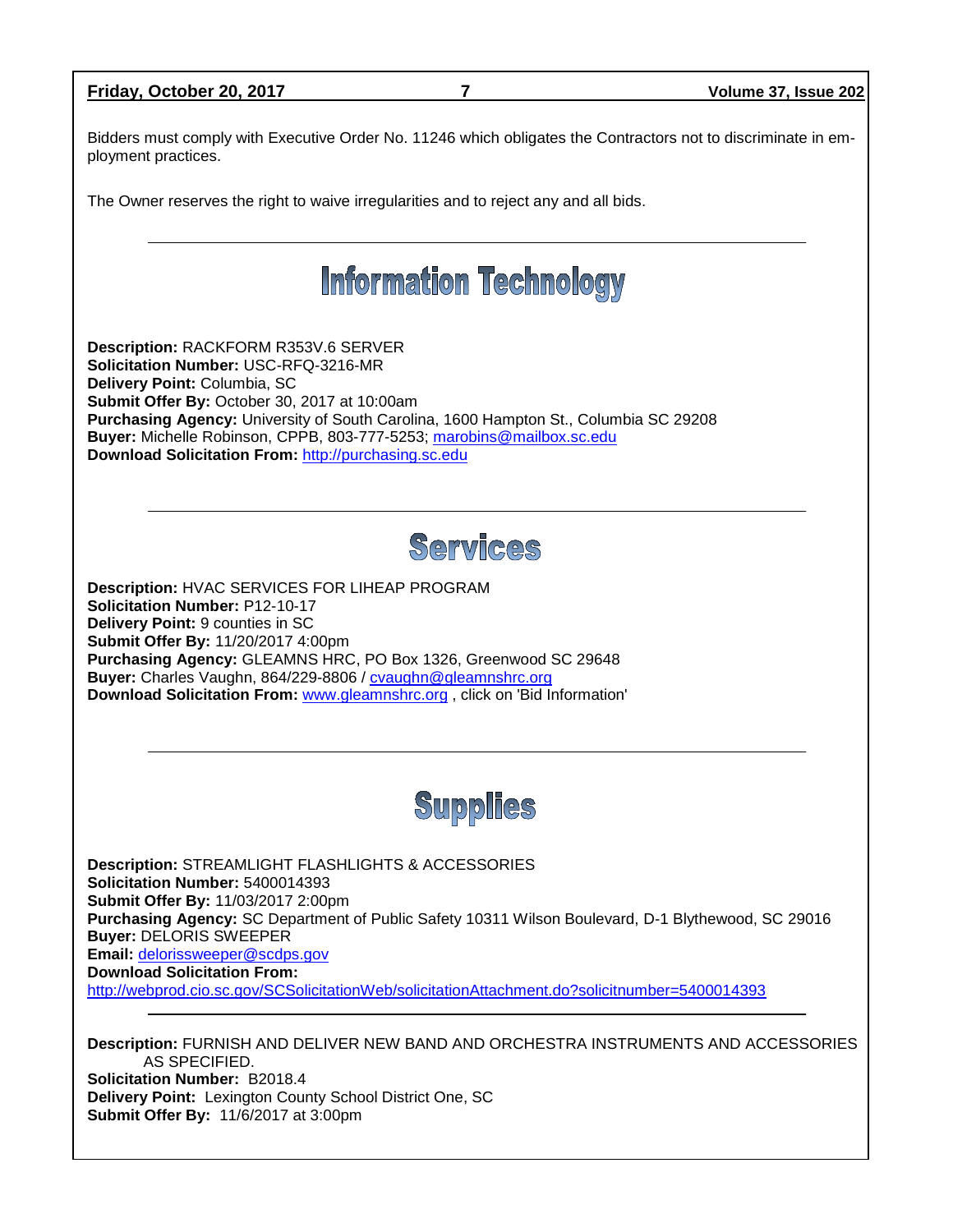| Friday, October 20, 2017 |  |  |  |  |
|--------------------------|--|--|--|--|
|--------------------------|--|--|--|--|

**Purchasing Agency:** Lexington County School District 1 **Buyer:** Jack Nichols, 803-821-1181 / [jnichols@lexington1.net](mailto:jnichols@lexington1.net) **Download Solicitation From:** <http://www.lexington1.net/departments/fiscal-services/solicitations-awards>

BID NUMBER: B17007-10/20/2017

OPENING DATE AND TIME: November 3, 2017, 2:00pm

OPENING LOCATION: Riverbanks Zoo & Garden Procurement Services 400 Rivermont Drive Columbia, SC 29210.

MAILING ADDRESS: Riverbanks Zoo & Garden Attn: Jessica Monts 400 Rivermont Drive Columbia, SC 29210.

PROCUREMENT FOR: Supply and Install a Sand Filled Epoxy Flooring System to Kitchen-prep areas Subject to the conditions, provisions and the enclosed specifications, sealed bids will be received at this office until the stated date and time and then publicly opened. Any bid received after the scheduled deadline will be immediately disqualified. The District assumes no responsibility for delivery of bids which are mailed. Oral, telephonic, electronic or telegraphic bids are invalid and will not receive consideration.

It is required that the bid number be shown on the outside of envelope.

DIRECT ALL INQUIRES TO: Jessica Monts Procurement Manager Direct: 803.602-0831, Fax: 855-551-3828, [jmonts@riverbanks.org.](mailto:jmonts@riverbanks.org)

NOTICE TO BIDDERS: There will be a Mandatory Pre-Bid Conference/Site Visit on October 25th, 2017, @ 2:00am at Riverbanks Zoo & Garden, 500 Wildlife Parkway, Columbia, SC 29210. Please meet at the front gate of the zoo. Due to the importance of all bidders having a clear understanding of the scope and requirements for this project, attendance at this meeting will be a prerequisite for bidding. Therefore, bids will be considered only from those bidders who are represented at this pre bid conference/site visit. Attendance will be evidenced by the representative's signature on the attendance roster. Any changes that may be agreed upon as a result of this conference will be noted in an addendum to the bid invitation and emailed to all attendees. Each bidder shall fully acquaint himself with conditions relating to the scope and restrictions attending the execution of the work under the conditions of this bid. The failure or omission of a bidder to acquaint himself with existing conditions shall in no way relieve him of any obligation with respect to this bid or to the contract. All addendums to and interpretations of this solicitation shall be in writing and issued by the Procurement Manager. Richland-Lexington Riverbanks Park District DBA Riverbanks Zoo & Garden (hereinafter known as "the District") shall not be legally bound by any addendum or interpretation that is not in writing.

If downloading this solicitation from our website or alternate internet location, it is the responsibility of the bidder to email [Jmonts@riverbanks.org](mailto:Jmonts@riverbanks.org) to be registered as a potential bidder and to receive any subsequent addendums. Deadline for questions is October 27th, 2017at 4:00pm. All questions must be submitted in writing.

**Description:** PROVIDE AND DELIVER BASEBALL/SOFTBALL INFIELD CLAY MIX **Solicitation Number:** 524 (17-18) **Delivery Point:** Berkeley County School District, Berkeley County, SC- Multiple Locations **Submit Offer By:** November 13, 2017 By 12:00pm **Purchasing Agency:** Berkeley County School District - 229 East Main Street Moncks Corner, SC 29461

**Buyer:** Stephanie Stephenson, Procurement Specialist, 843-899-8304, [stephensons@bcsdschools.net](mailto:stephensons@bcsdschools.net) **Download Solicitation From:** <https://bcsdextranet.bcsdschools.net/SolicitationPostings/>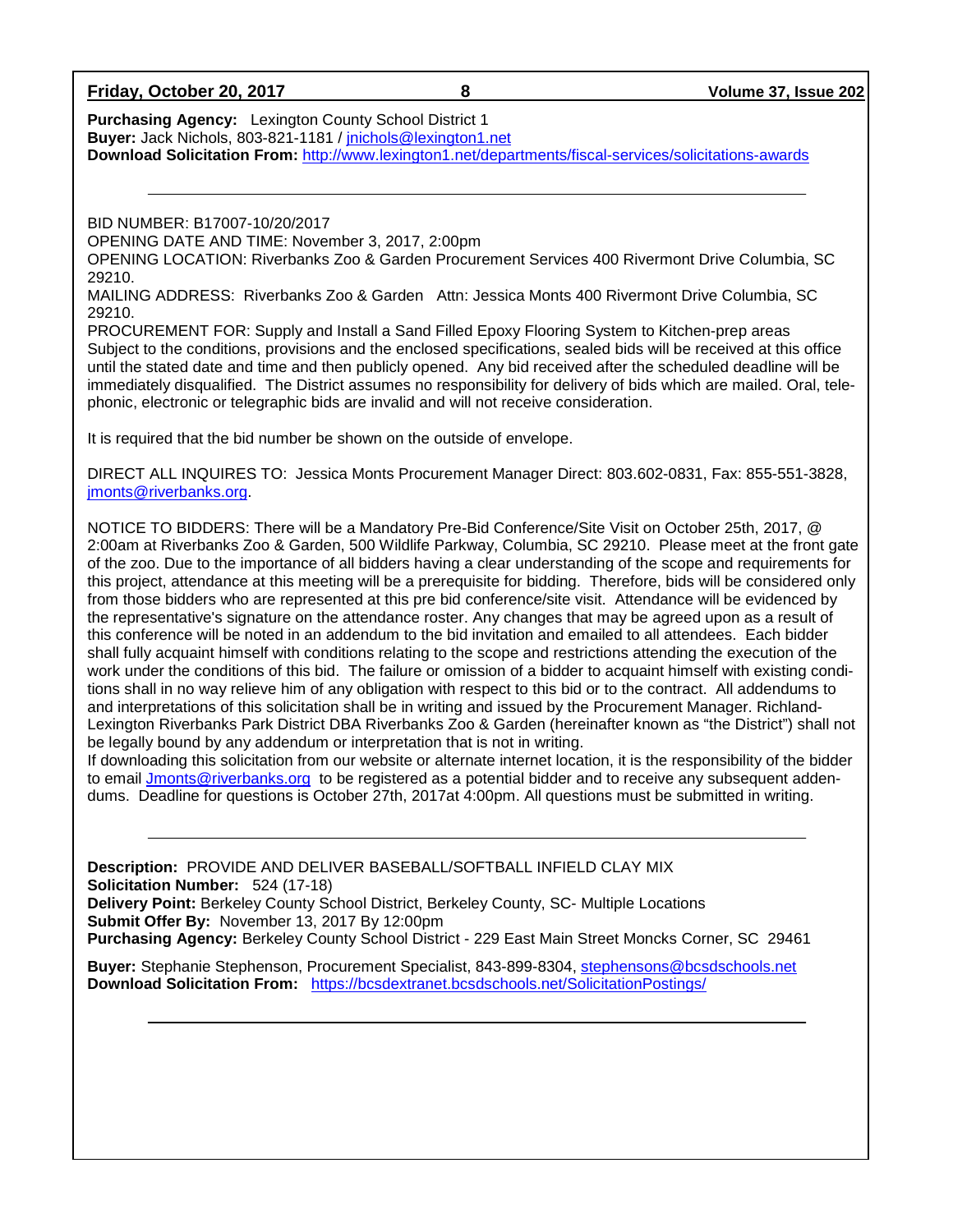**Friday, October 20, 2017 9 Volume 37, Issue 202**

# For Sale

## **SURPLUS PROPERTIES**

The State of South Carolina is accepting sealed bids for the sale of the following surplus properties through November 16, 2017.

1580 Turnbull Avenue, North Charleston, SC, 1.5± acres w/ 15,788 sf office building 2340 Avenue F, North Charleston, SC, 2.0± acres w/ 21,721 sf office/warehouse building

Contact the Department of Administration at 803-737-4636 or download Invitation to Bid at [www.admin.sc.gov/bids.](http://www.admin.sc.gov/bids)

**Description:** SALE OF (53) 18 INCH GARNET/RED CHAIRS, (1) 42 INCH SQUARE WOODEN TABLE, (2) 42 INCH ROUND WOODEN TABLES, AND (11) 46 INCH ROUND ADJUSTABLE HEIGHT TABLES, ALL USED IN AN ELEMENTARY SCHOOL MEDIA CENTER **Solicitation Number:** 17-027 **Submit Offer By:** Auction Closes on October 31, 2017 at 8:00pm **Purchasing Agency:** Fort Mill School District Four, 2233 Deerfield Drive, Fort Mill, SC 29715 **Direct Inquiries To:** Auctions are advertised on GovDeals at [www.govdeals.com](http://www.govdeals.com/)

**Description:** SALE OF A LOT OF (76) FORTRESS MOBILE DVRS, MULTIPLE MODEL NUMBERS, W/ 4 INFRARED CAMERAS EACH AND ALL WIRING, PULLED FROM BUS FLEET DURING THE 2014-15 SCHOOL YEAR. EQUIPMENT WAS ORIGINALLY INSTALLED ON SCHOOL BUSES BETWEEN 2008-2010. ALL ITEMS WERE IN WORKING CONDITION WHEN THEY WERE REMOVED FROM THE BUS FLEET. IN ADDITION, WE ARE ALSO SELLING (1) ELECTRONICS CHARGING CART THAT IS NO LONGER WORKING, AND (1) LAWNMOWER REPAIR HOIST AND STAND THAT IS NO LONGER BEING USED IN OUR DISTRICT

**Solicitation Number:** 17-028 **Submit Offer By:** Auction Closes on October 31, 2017 at 8:00pm **Direct Inquiries To:** Auctions are advertised on GovDeals at [www.govdeals.com](http://www.govdeals.com/)

## **SCBO Notices**

## **SOUTH CAROLINA ASSOCIATION OF GOVERNMENTAL PURCHASING OFFICIALS**

SCAGPO is currently registering members and vendors for our Annual Professional Development Forum & Trade Show currently scheduled for November 15-17, 2017. Pre-Forum events begin on Tuesday November 14, 2017. Historically, vendor participants have met and networked with over 200 Public Procurement professionals from State and Local Government entities through our Vendor Trade Show, Networking Socials, and complimentary educational sessions. This year's event will occur at the Myrtle Beach Marriott Resort & Spa. Registration and hotel information is available on our website: [http://scagpo.org/meetinginfo.php?id=53&ts=1487195123.](http://scagpo.org/meetinginfo.php?id=53&ts=1487195123)

This event is a favorite for many of our vendors. Please review previous meeting information for information on previous events.

#### **VENDORS, DON'T NEGLECT TO CHECK THE STATE'S FIXED PRICE BIDS**

If authorized by the original solicitation, the State may use "competitive fixed price bidding" to create procurements with an open response date. These fixed price bids are advertised in SCBO once, but the solicitation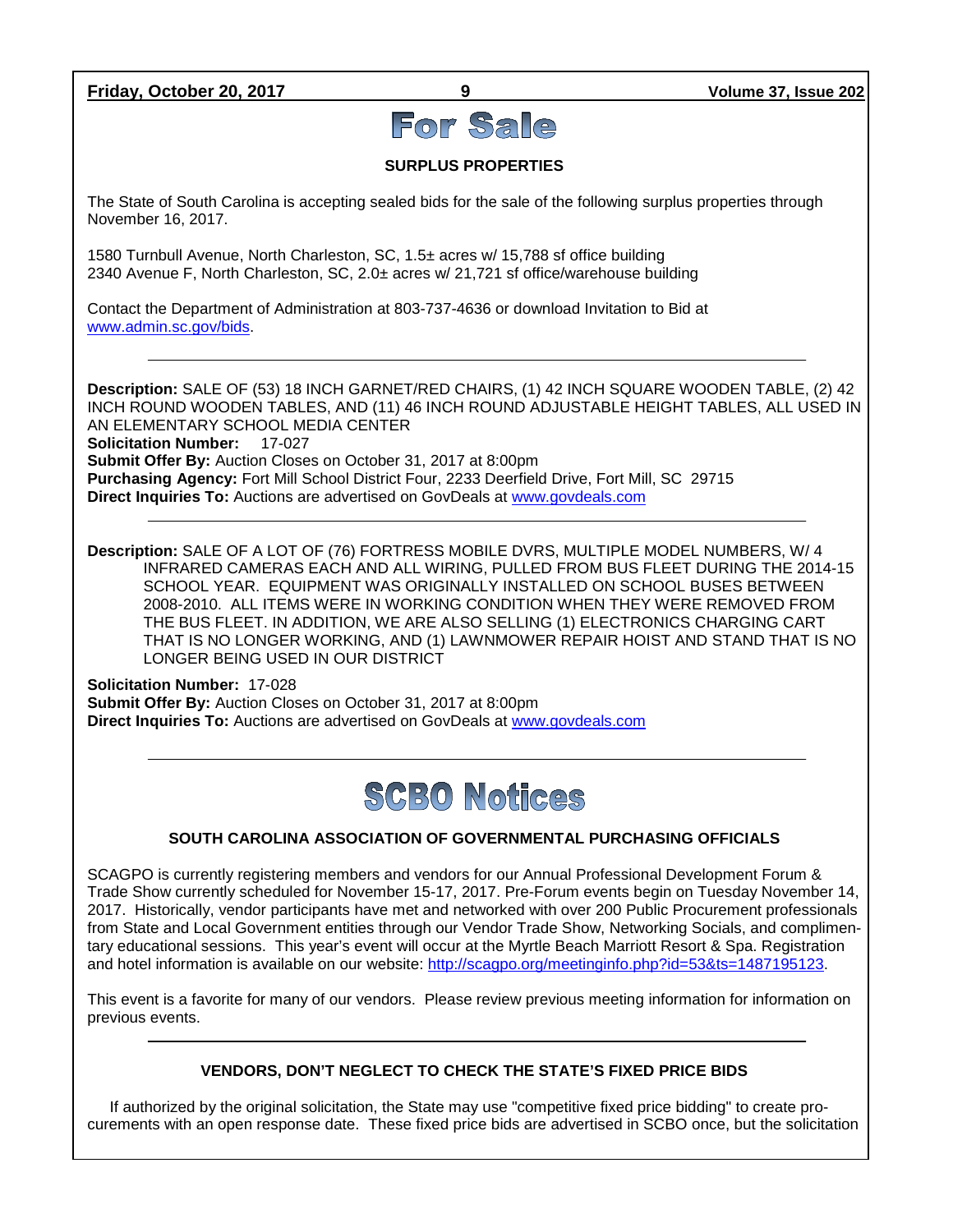| Friday, October 20, 2017                                                                                                                                                                                         | 10                                                                                                                                                                                                                                                                                                                                  | Volume 37, Issue 202 |  |  |
|------------------------------------------------------------------------------------------------------------------------------------------------------------------------------------------------------------------|-------------------------------------------------------------------------------------------------------------------------------------------------------------------------------------------------------------------------------------------------------------------------------------------------------------------------------------|----------------------|--|--|
|                                                                                                                                                                                                                  | may provide for bids to be accepted continuously or periodically during the contract term. The link below takes<br>you to a listing of all open solicitations conducted by the central purchasing office using the competitive fixed<br>pricing bidding rules: https://procurement.sc.gov/vendor/contract-opps/fixes-price-bids-ss. |                      |  |  |
|                                                                                                                                                                                                                  | <b>INSPECTOR GENERAL'S FRAUD HOTLINE</b><br>(State Agency fraud only)<br>1-855-723-7283 / http://oig.sc.gov                                                                                                                                                                                                                         |                      |  |  |
|                                                                                                                                                                                                                  |                                                                                                                                                                                                                                                                                                                                     |                      |  |  |
|                                                                                                                                                                                                                  | <b>COMMENTS?</b>                                                                                                                                                                                                                                                                                                                    |                      |  |  |
|                                                                                                                                                                                                                  | The Division of Procurement Services encourages you to make your comments via the following methods:<br>Customer Comment System: https://procurement.sc.gov/comment<br>Telephone 803-737-0600                                                                                                                                       |                      |  |  |
|                                                                                                                                                                                                                  | <b>SCBO Ad Template</b>                                                                                                                                                                                                                                                                                                             |                      |  |  |
| Copy this shortcut for quick, hassle-free ad composition and mail it to scbo@mmo.sc.gov.                                                                                                                         |                                                                                                                                                                                                                                                                                                                                     |                      |  |  |
| Universal Form (suitable for most advertisements)                                                                                                                                                                |                                                                                                                                                                                                                                                                                                                                     |                      |  |  |
| <b>Description:</b><br><b>Solicitation No.:</b><br><b>Delivery Point:</b><br><b>Submit Offer By:</b><br><b>Purchasing Entity:</b><br>Buyer:<br><b>Direct Inquiries To:</b><br><b>Download Solicitation From:</b> |                                                                                                                                                                                                                                                                                                                                     |                      |  |  |
|                                                                                                                                                                                                                  | SOUTH CAROLINA TECHNICAL EDUCATION ASSOCIATION (SCTEA)                                                                                                                                                                                                                                                                              |                      |  |  |
|                                                                                                                                                                                                                  | 2018 Annual Conference, February 15 - February 17, 2018<br>Hilton Myrtle Beach Resort - Myrtle Beach, SC                                                                                                                                                                                                                            |                      |  |  |
|                                                                                                                                                                                                                  | Vendor Display -300+ Attendees                                                                                                                                                                                                                                                                                                      |                      |  |  |
|                                                                                                                                                                                                                  | Representatives from all 16 technical colleges in South Carolina, as well as the State System Office will be in<br>attendance. Make valuable contacts.<br>Free advertisement on website (www.sctea.org) for one year!<br>\$450 to reserve one booth; other options also available.                                                  |                      |  |  |

For additional information, contact:

June West SCTEA Vendor Relations Coordinator Spartanburg Community College PO Box 4386